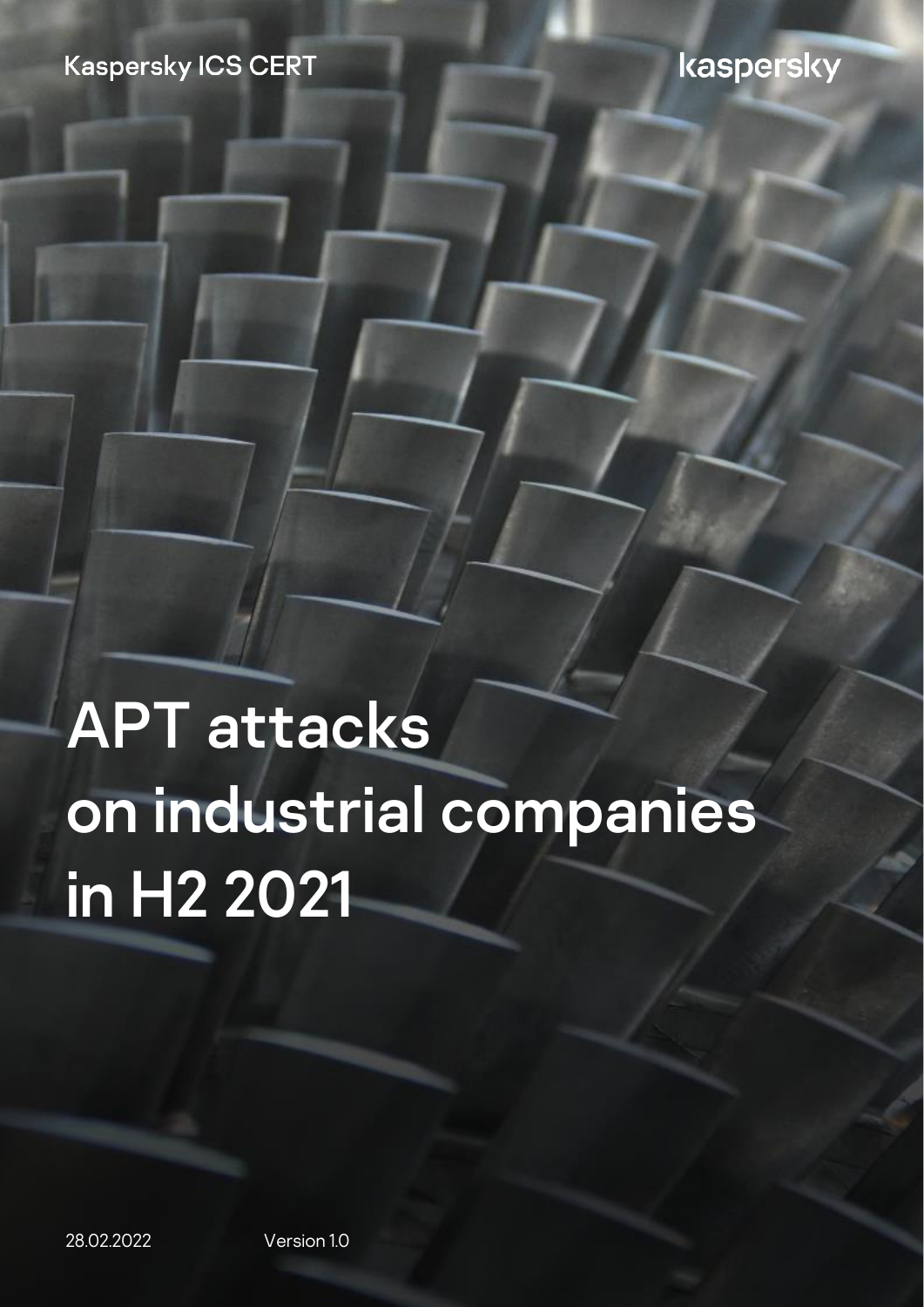This summary provides an overview of APT attacks on industrial enterprises disclosed in H2 2021 and related activity of groups that have been observed attacking industrial organizations and critical infrastructure facilities. For each story, we sought to summarize the most significant facts, findings, and conclusions of researchers, which we believe can be of use to experts who address practical issues related to ensuring the cybersecurity of industrial enterprises.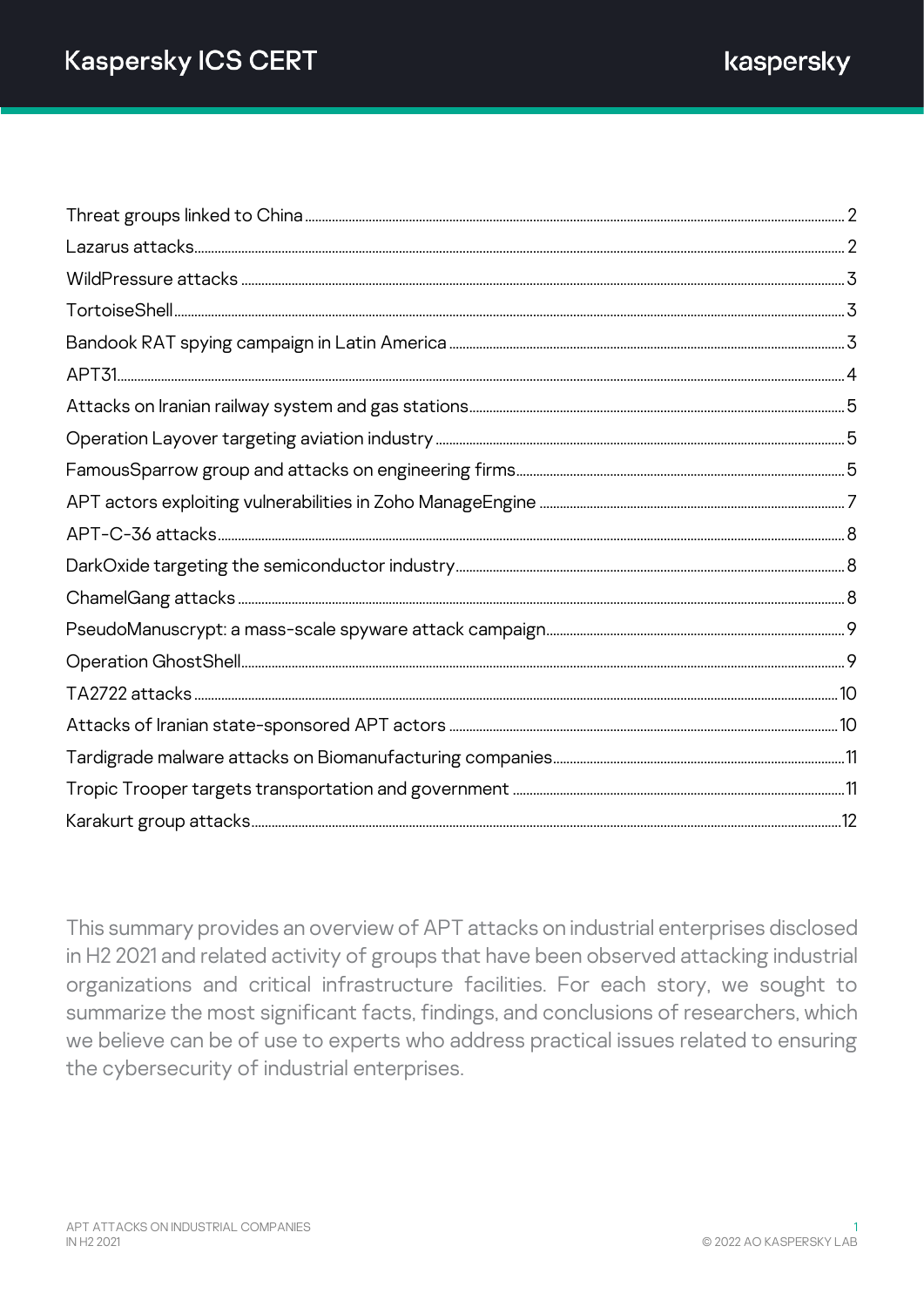#### <span id="page-2-0"></span>**Threat groups linked to China**

During 2020 and 2021, Kaspersky [detected](https://securelist.com/apt-trends-report-q3-2021/104708/) a new [ShadowPad](https://securelist.com/shadowpad-in-corporate-networks/81432/) loader module, dubbed ShadowShredder. The module was used against critical infrastructure in multiple countries, including but not limited to India, China, Canada, Afghanistan, and Ukraine. Upon further investigation, additional implants deployed through both ShadowPad and ShadowShredder, such as the Quarian backdoor, PlugX, Poison Ivy, and other hack tools were discovered. Notably, the Quarian backdoor and Poison Ivy showed similarities with earlier *[IceFog](https://apt.securelist.com/apt/icefog)* activity targeting users in Central Asia. This information was disclosed in a private report, which includes a technical analysis of ShadowShredder and related activities that use secondstage payloads linked to ShadowShredder and ShadowPad.

In Q3 2021, Kaspersky also [discovered](https://securelist.com/apt-trends-report-q3-2021/104708/) another set of TTPs that targeted aerospace and defense research establishments in India between 2019 and the end of June 2021, featuring two previously unknown backdoors: LGuarian and HTTP NEWS. The former appears to be a new variant of the Quarian backdoor, a little-known malicious program that Chinese-speaking actors have used since around 2012, which this attacker also uses. Extensive information on the attacker's post-exploitation process was obtained, and detailed descriptions of the various tools used by the attackers during this phase, as well as actions performed on the victims' machines, were provided in a private report.

Kaspersky's advanced exploit prevention technology [detected](https://securelist.com/mysterysnail-attacks-with-windows-zero-day/104509/) attacks that use a zero-day exploit in multiple versions of Windows. The corresponding zero-day vulnerability was reported to Microsoft. It was assigned CVE-2021-40449 and patched as part of the October 2021 Patch Tuesday. Previously unknown malware used in conjunction with the exploit, dubbed "MysterySnail", was analyzed. Other variants of the malware, which were used in widespread espionage campaigns, were found and studied. It was found that the malware had been used against IT companies, military/defense contractors and diplomatic entities. Code similarity and the re-use of C2 infrastructure connected these attacks with an actor known as IronHusky, as well as with Chinese-speaking APT activity dating back to 2012.

#### <span id="page-2-1"></span>**Lazarus attacks**

Kaspersky [observed](https://securelist.com/apt-trends-report-q3-2021/104708/#southeast-asia-and-korean-peninsula) the Lazarus group attacking the defense industry using the [MATA](https://securelist.com/mata-multi-platform-targeted-malware-framework/97746/) malware framework. Historically, Lazarus had used MATA to attack various industries for cybercrime-related intentions: stealing customer databases and spreading ransomware. However, in these cases, Lazarus was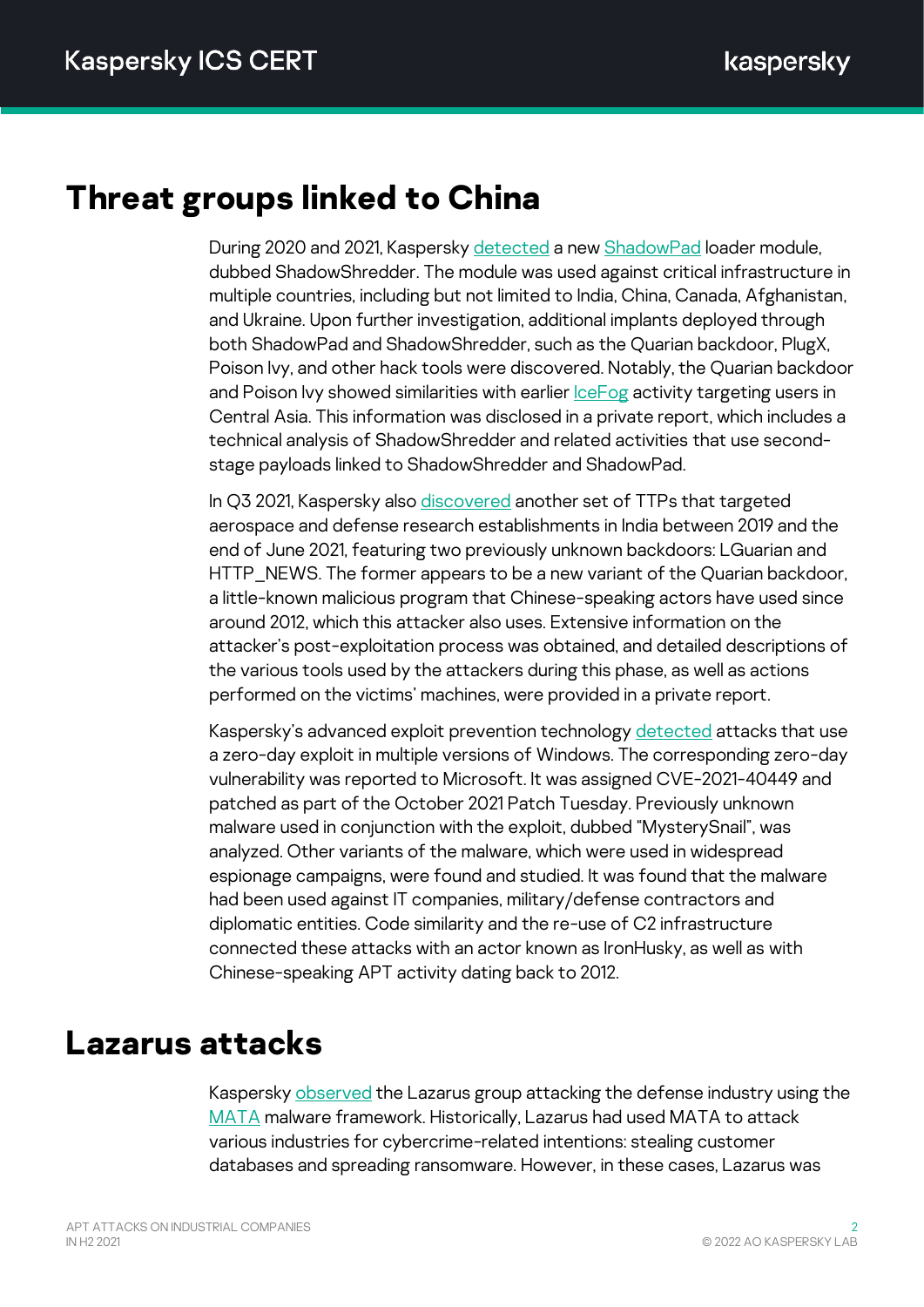seen using MATA for cyber-espionage purposes. The actor delivered a Trojanized version of an application known to be used by their victim of choice, representing a known characteristic of Lazarus. Executing the application starts a multi-staged infection chain beginning with a downloader. The downloader fetches additional malware from compromised servers used as C2 servers. Kaspersky researchers were able to acquire several MATA components, including plugins,. The MATA malware discovered in this campaign has evolved compared to its earlier versions and uses a legitimate, stolen certificate to sign some of its components. Through this research, a stronger connection between MATA and the Lazarus group was discovered, including the fact that the downloader malware fetching MATA malware showed ties to TangoDaiwbo, which previously was attributed to the Lazarus group.

#### <span id="page-3-0"></span>**WildPressure attacks**

New WildPressure samples [have been found](https://securelist.com/wildpressure-targets-macos/103072/) following earlier [research](https://securelist.com/wildpressure-targets-industrial-in-the-middle-east/96360/) on the WildPressure campaign against industrial-related targets in the Middle East. The samples include a Python multi-OS Trojan that works both on Windows and macOS, a self-decrypting VBScript, a C++ Milum Trojan, an orchestrator, and several plugins. Suspected targets in the same region of the Middle East were related to the oil and gas industry.

# <span id="page-3-1"></span>**TortoiseShell**

On July 15, Facebook [took down](https://about.fb.com/news/2021/07/taking-action-against-hackers-in-iran/) around 200 accounts that it says were run by an Iranian-based hacker group called "TortoiseShell" as part of a cyberespionage operation that mainly targeted US military personnel and people working in defense and aerospace companies. The group's TTPs include social engineering, phishing and credential theft, RATs, device and network reconnaissance tools, keystroke loggers, Syskit malware.

# <span id="page-3-2"></span>**Bandook RAT spying campaign in Latin America**

Updated versions of the Bandook RAT are being [used](https://www.welivesecurity.com/2021/07/07/bandidos-at-large-spying-campaign-latin-america/) in a campaign targeting corporate networks in Spanish speaking countries, mainly Venezuela. The main targets of the campaign, which has been dubbed "Bandidos", are corporate networks in Venezuela - some in manufacturing, others in construction, healthcare, software services and retail. The infection chain features spear phishing emails with a PDF file containing a URL that leads to an encrypted RAR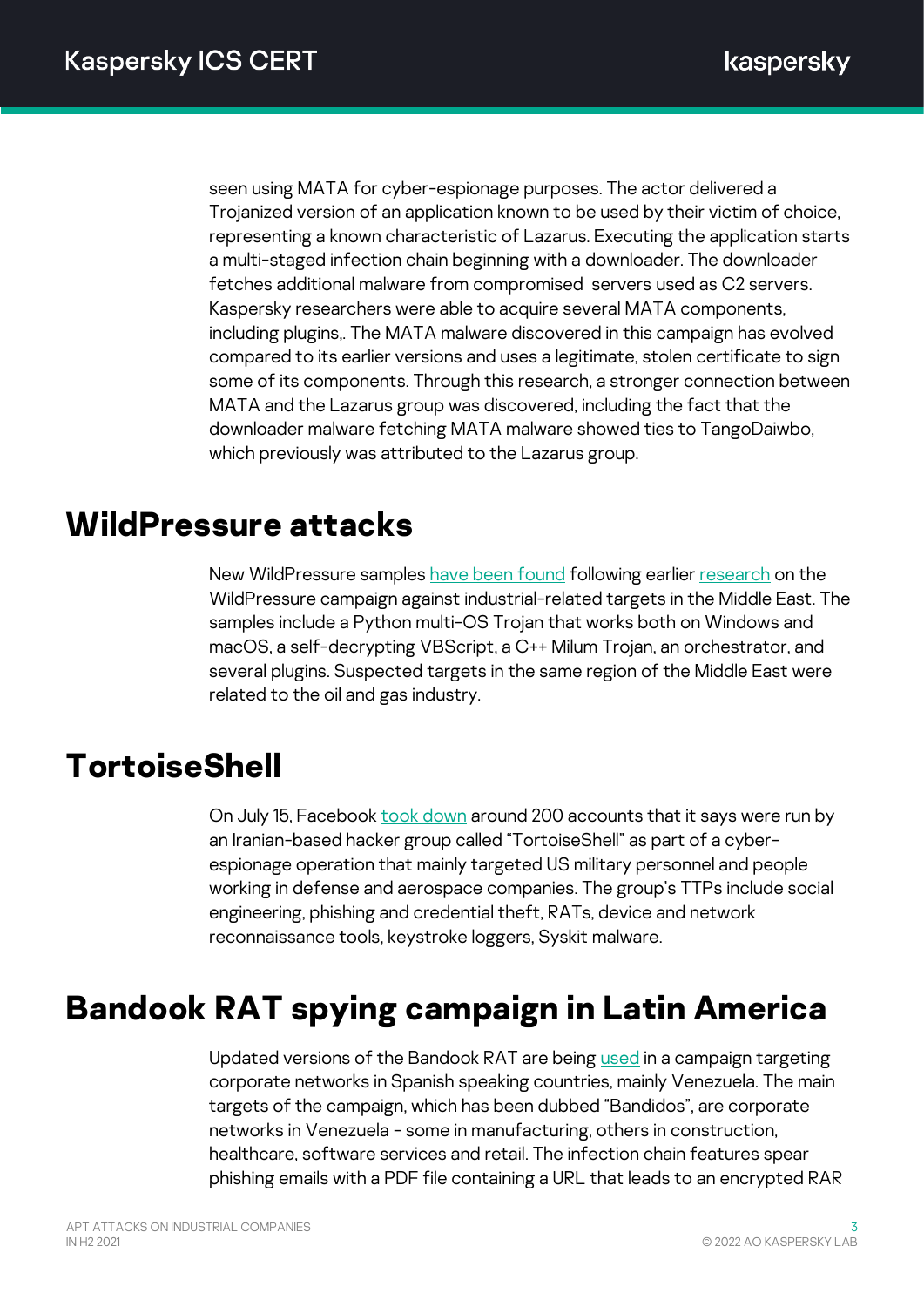file which in turn installs Bandook malware. Bandook is an old remote access Trojan: there are references to it being available online as early as 2005, though its use by organized groups was not documented until 2016.



Bandook RAT infection process (Source[: ESET\)](https://www.welivesecurity.com/2021/07/07/bandidos-at-large-spying-campaign-latin-america/)

Another [report](https://www.proofpoint.com/us/blog/threat-insight/new-threat-actor-uses-spanish-language-lures-distribute-seldom-observed-bandook) about this activity was published by ProofPoint, who track the actor as TA2721 (aka "Caliente Bandits").

## <span id="page-4-0"></span>**APT31**

According to research by the **Positive Techologies Expert Security Center (PT** [ESC\),](https://www.ptsecurity.com/ww-en/analytics/pt-esc-threat-intelligence/apt31-new-attacks/) emails containing a previously unknown malicious RAT were sent to targets in Mongolia in April. Similar attacks were subsequently identified in Russia, Belarus, Canada, and the US. Ten attacks were carried out using the malware between January and July 2021. Targeted sectors include government, aerospace, defense, international finance and high-tech. Based on an analysis of malware samples, working directory and registry key names, and TTPs used by the attackers, researchers attribute the attacks to the APT31 group (aka Judgment Panda and Zirconium), which is believed to be of Chinese origin. [Attacks on companies in France,](https://www.cert.ssi.gouv.fr/ioc/CERTFR-2021-IOC-003/) which were uncovered in July and involved hacking home and office routers, have also been linked to the group. Recent findings about the group suggest that it is expanding the geography of its interests to countries where its growing activity can be detected, particularly Russia.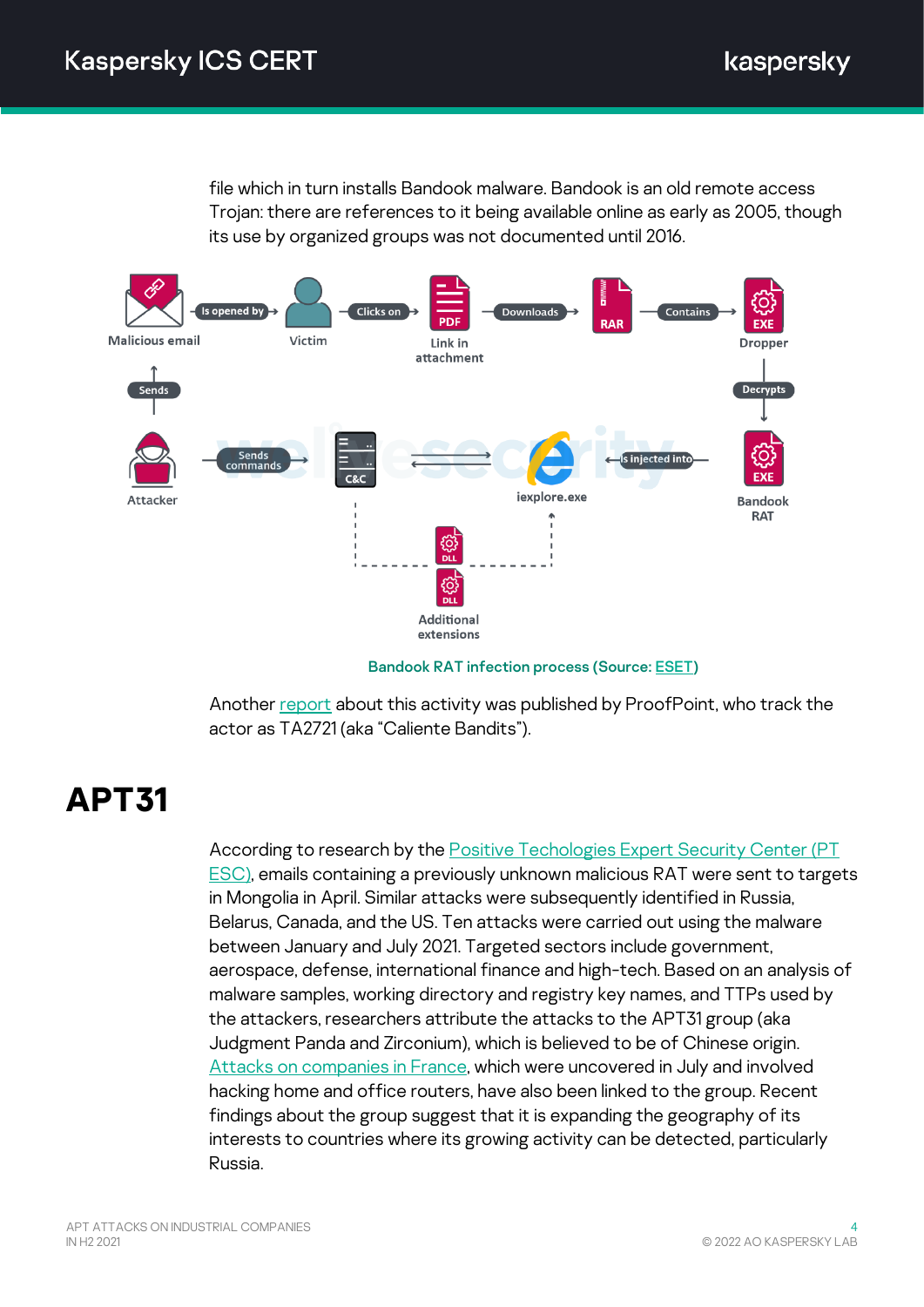#### <span id="page-5-0"></span>**Attacks on Iranian railway system and gas stations**

A previously unseen wiper, dubbed "Meteor", was [used](https://www.sentinelone.com/labs/meteorexpress-mysterious-wiper-paralyzes-iranian-trains-with-epic-troll/) in an attack on Iran's train system that **occurred** on July 9th, 2021. The attack disrupted rail services and directed customers, via displays and message boards, to dial 64411 – the number for the office of Supreme Leader Ali Khamenei – for more information. At the time when information about the Meteor wiper was published, this activity wasn't tied to any previously identified threat group or to any additional attacks. However, the artifacts suggest that the wiper was developed in the past three years and was designed for reuse. The attackers, believed by SentinelLabs researchers to be a new group, also hit the website and computer systems of Iran's Ministry of Roads and Urban Development.

A [cyberattack](https://www.bbc.com/news/world-middle-east-59062907) on the system that enables car drivers to buy subsidized fuel with government-issued smart cards caused long lines at gas stations in Iran in October 2021. A group calling itself "Predatory Sparrow" claimed responsibility for the attack. The attackers also hacked digital billboards in Tehran and elsewhere to display a message saying "Khamenei, where is our fuel?". Iran has said that an unnamed foreign state was behind the attack.

# <span id="page-5-1"></span>**Operation Layover targeting aviation industry**

Researchers at Cisco Talos [believe](https://blog.talosintelligence.com/2021/09/operation-layover-how-we-tracked-attack.html) that a Nigerian-based threat actor has been launching attacks against the aviation industry for at least the past two years. The actor has consistently used off-the-shelf malware and cryptors sourced from online forums to conceal its activities. The attackers have been spreading AsyncRAT and njRAT using specific lure documents centered around the aviation industry. Victims of the attacks could face data theft, financial fraud or future cyberattacks with much worse consequences.

# <span id="page-5-2"></span>**FamousSparrow group and attacks on engineering firms**

According to ESET research, a [new backdoor](https://www.welivesecurity.com/2021/09/23/famoussparrow-suspicious-hotel-guest/) dubbed "SparrowDoor" is being used to target government organizations, engineering firms, law offices and hotels in Europe, the Middle East, the Americas (but not the US), Asia, and Africa. Researchers attribute the backdoor to a new APT threat actor called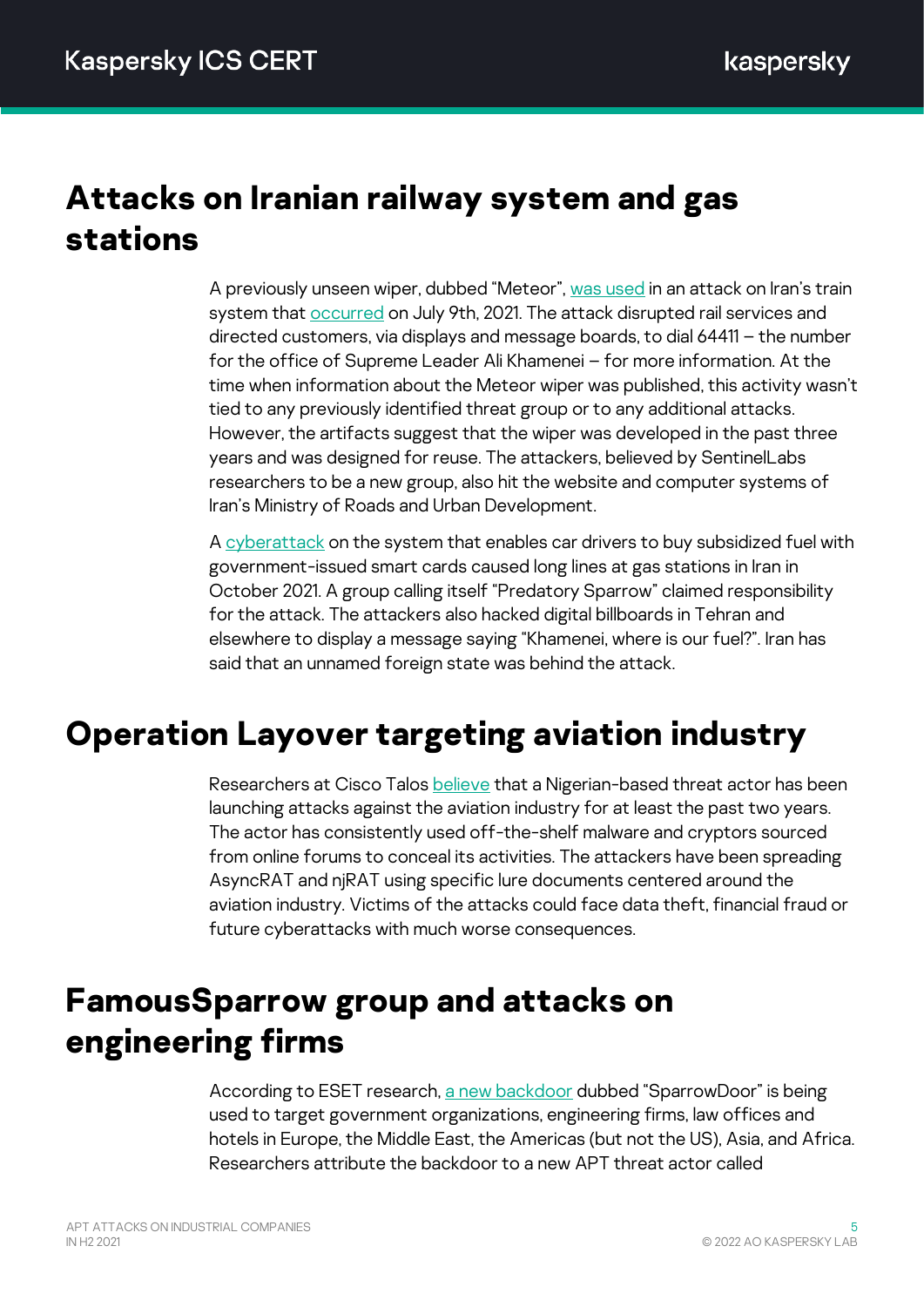"FamousSparrow". The group can be traced back to 2019, but the current attacks leverage the ProxyLogon vulnerability in Microsoft Exchange that was discovered in March. Kaspersky researchers also investigated the case and believe with medium to high confidence, that ESET's description of "FamousSparrow" actually covers several sets of malicious activities from different operators.



#### Geographic distribution of FamousSparrow targets (Sourc[e:ESET\)](https://www.welivesecurity.com/2021/09/23/famoussparrow-suspicious-hotel-guest/)

Kaspersky has [observed](https://securelist.com/ghostemperor-from-proxylogon-to-kernel-mode/104407/) an overlap in one server that was mentioned as used by FamousSparrow to deliver SparrowDoor and as a staging server used by Chinese-speaking threat actor GhostEmperor, possibly around the same time in July 2020. According to Kaspersky telemetry, GhostEmperor's targets include government entities and telecommunication companies in South East Asia, with multiple high-profile entities targeted in Malaysia, Thailand, Vietnam and Indonesia, and additional victims of a similar nature in countries such as Egypt, Ethiopia and Afghanistan.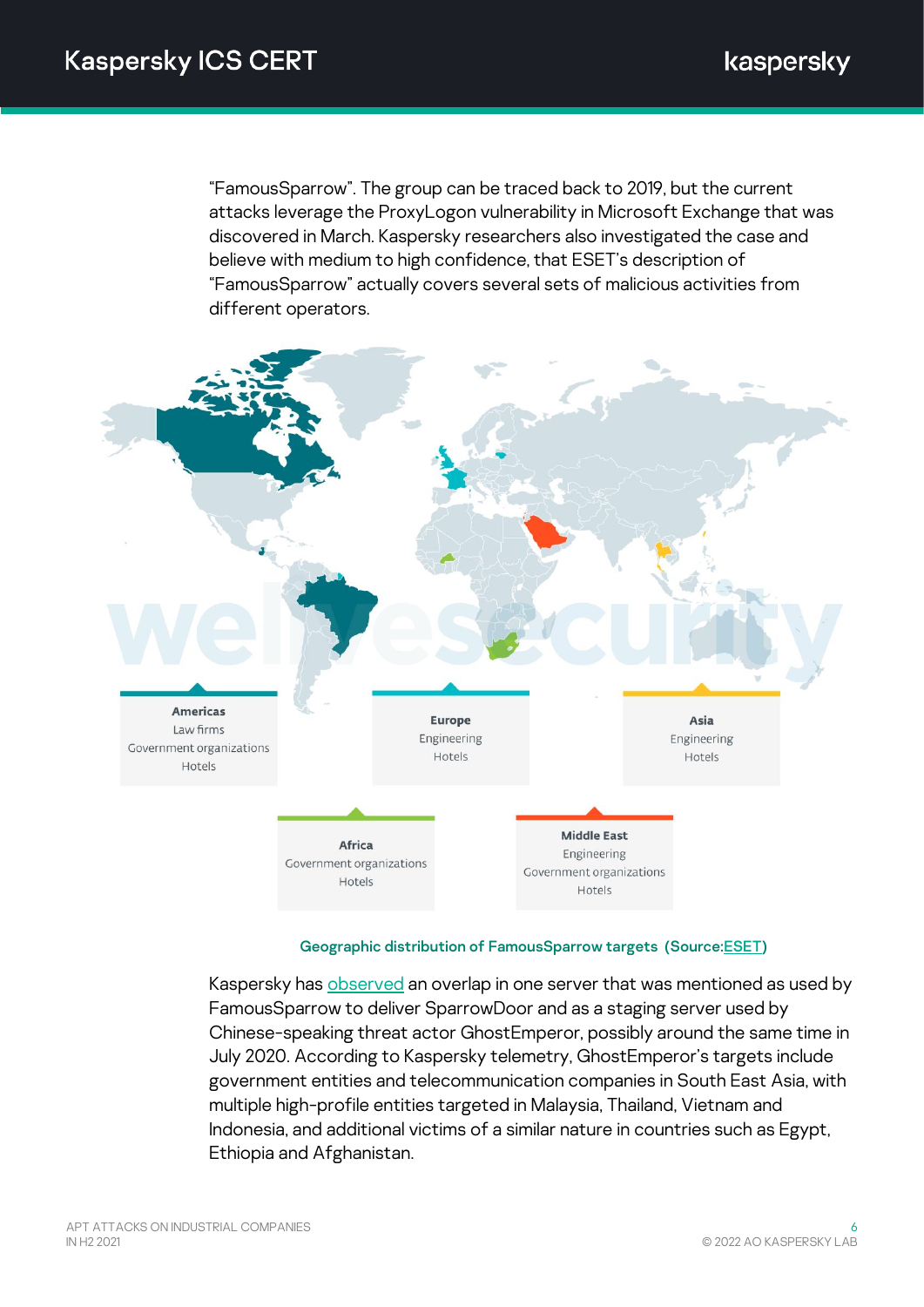# <span id="page-7-0"></span>**APT actors exploiting vulnerabilities in Zoho ManageEngine**

On September 16, the FBI, CISA, and United States Coast Guard Cyber Command said in [a joint advisory](https://us-cert.cisa.gov/ncas/alerts/aa21-259a) that they believe state-backed APT threat actors have been actively exploiting a newly identified vulnerability (CVE-2021- 40539) in the Zoho ManageEngine ADSelfService Plus password management and single sign-on solution that can lead to remote code execution (RCE), providing attackers with a broader access to the corporate network. Threat actors exploiting the vulnerability have targeted academic institutions, defense contractors, and critical infrastructure entities in multiple industries, including transportation, IT, manufacturing, communications, logistics, and finance.

As part of the campaign, the attacker[s attempted](https://therecord.media/state-sponsored-hacking-group-targets-port-of-houston-using-zoho-zero-day/) to breach the network of the Port of Houston, one of the largest port authorities in the US. Port officials said in [a statement](https://porthouston.com/wp-content/uploads/Port-Houston-Statement-_-Cybersecurity-Attack-Thwarted_-Sept-23-2021-_Final-.pdf) that they had successfully defended their systems against the attack, and "no operational data or systems were impacted as a result" of the attempted intrusion.

In December, CISA and the Federal Bureau of Investigation (FBI) released a new [joint advisory,](https://www.cisa.gov/uscert/ncas/alerts/aa21-336a) which stated that a newly identified vulnerability in Zoho ManageEngine ServiceDesk Plus (CVE-2021-44077) is being actively exploited. The FBI and CISA assess that APT cyber actors are among those exploiting the vulnerability and have targeted Critical Infrastructure Sector industries, including the healthcare, financial services, electronics and IT consulting industries.

According to a Palo Alto [report,](https://unit42.paloaltonetworks.com/tiltedtemple-manageengine-servicedesk-plus/) there were no public proof-of-concept exploits for CVE-2021-44077 at the time of releasing the advisory (which is no longer [the case\)](https://packetstormsecurity.com/files/165400/ManageEngine-ServiceDesk-Plus-Remote-Code-Execution.html). This suggests that the APT group may have developed the [exploit](https://packetstormsecurity.com/files/165400/ManageEngine-ServiceDesk-Plus-Remote-Code-Execution.html)  [code](https://packetstormsecurity.com/files/165400/ManageEngine-ServiceDesk-Plus-Remote-Code-Execution.html) itself. Over the three fall months of 2021, at least 13 organizations across the technology, energy, healthcare, education, finance and defense industries were compromised. Additionally, upon exploitation, the actor has been observed uploading a new dropper to victim systems. Similar to the previous tactics used against the ADSelfService software, this dropper deploys a Godzilla webshell which provides the actor with further access to and persistence in compromised systems. Palo Alto Networks has named the combined activity "TiltedTemple" and has seen evidence that may connect these attacks to the APT27 group (Emissary Panda), who have previously deployed Godzilla against high-profile targets, but the clues are insufficient for clear attribution.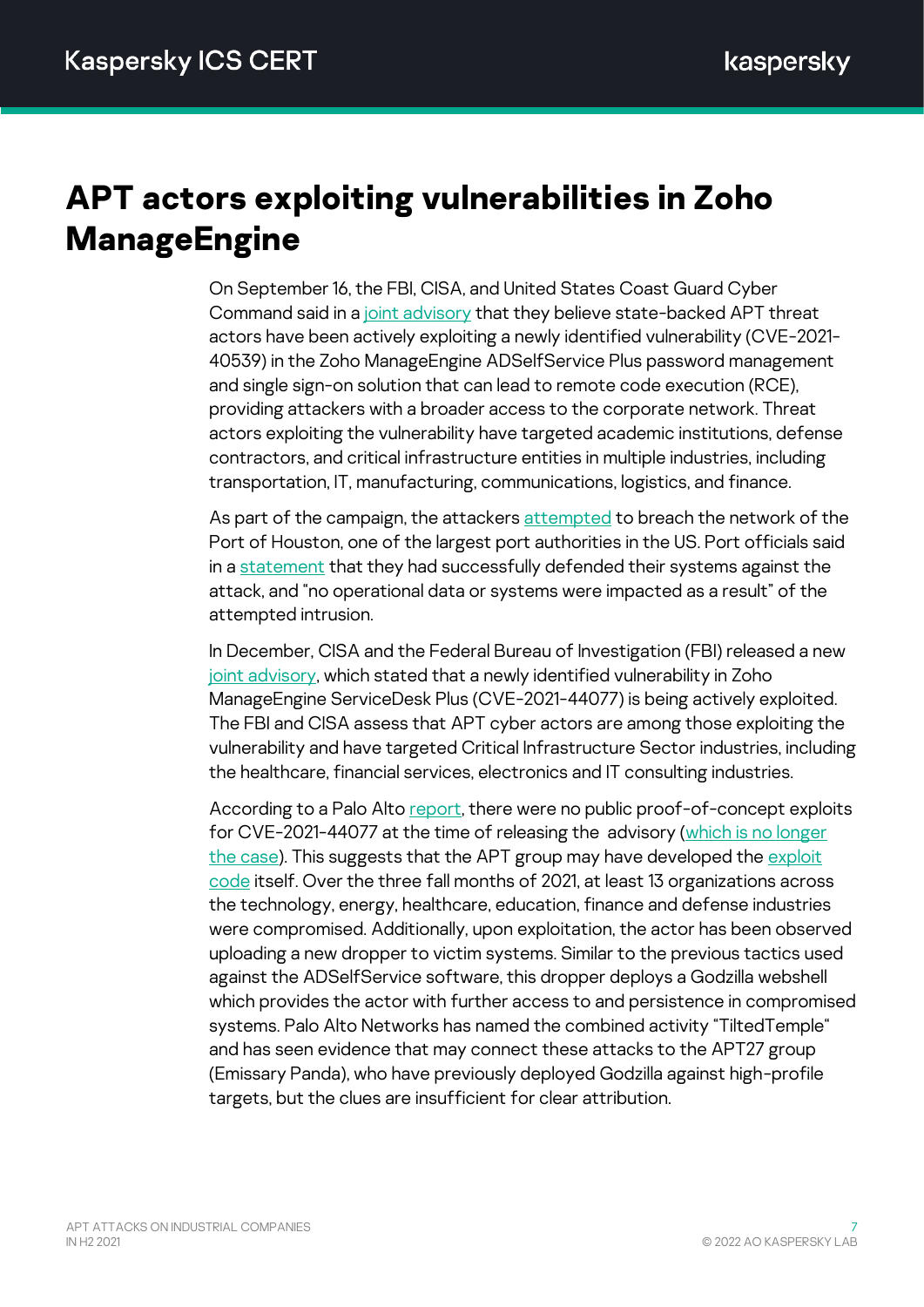#### <span id="page-8-0"></span>**APT-C-36 attacks**

i

Trend Micro ha[s reported](https://www.trendmicro.com/en_us/research/21/i/apt-c-36-updates-its-long-term-spam-campaign-against-south-ameri.html) a new campaign involving spear-phishing emails that deliver BitRAT as their payload. The campaign was attributed to an actor known as APT-C-36 (aka Blind Eagle), which has retooled its techniques to include a wide range of commodity remote-access Trojans (RATs) and geolocation filtering to avoid detection. Organizations in multiple sectors, including government, financial, healthcare, telecommunications, energy, and oil-and-gas, are said to have been affected, with the majority of the latest campaign's targets located in Colombia and a smaller proportion in Ecuador, Spain, and Panama.

# <span id="page-8-1"></span>**DarkOxide targeting the semiconductor industry**

Since September 2019, Crowdstrike [has been tracking](https://www.crowdstrike.com/blog/darkoxide-technical-analysis/) an as yet unattributed actor, conducting targeted operations against organizations within the Asia Pacific (APAC) semiconductor industry. CrowdStrike Intelligence tracks this activity cluster under the name DarkOxide. CrowdStrike Intelligence has not yet determined the motivation of this activity cluster, but its tactics, techniques and procedures (TTPs) and target scope indicate it is more likely focused on the theft of sensitive information than on direct financial gain. Initially, the actor engages a target via a business-oriented social media platform under the guise of carrying out a recruitment drive. The target is then encouraged to download a lure document purportedly relating to a job opening, which is in fact an executable with a double file extension. The executables in these lures have used non-standard executable file extensions such as .PIF (program information file) and .SCR (screensaver). When the payload is executed, it utilizes a number of scripting interfaces, including PowerShell and Visual Basic Script, to download a further malicious binary executable. This second executable, also with a .PIF or .SCR extension, in turn installs a copy of the legitimate remote access tool, Remote Utilities, with a preconfigured command-and-control (C2) address. In a small number of cases, in addition to Remote Utilities, the actor also installed the Total Manager Pro file manager. It is likely that this was in order to conduct file system searches, or to package files for exfiltration.

#### <span id="page-8-2"></span>**ChamelGang attacks**

In Q2 2021 the Positive Technologies Expert Security Center (PT ESC) incident response team **conducted an investigation** in an energy company. The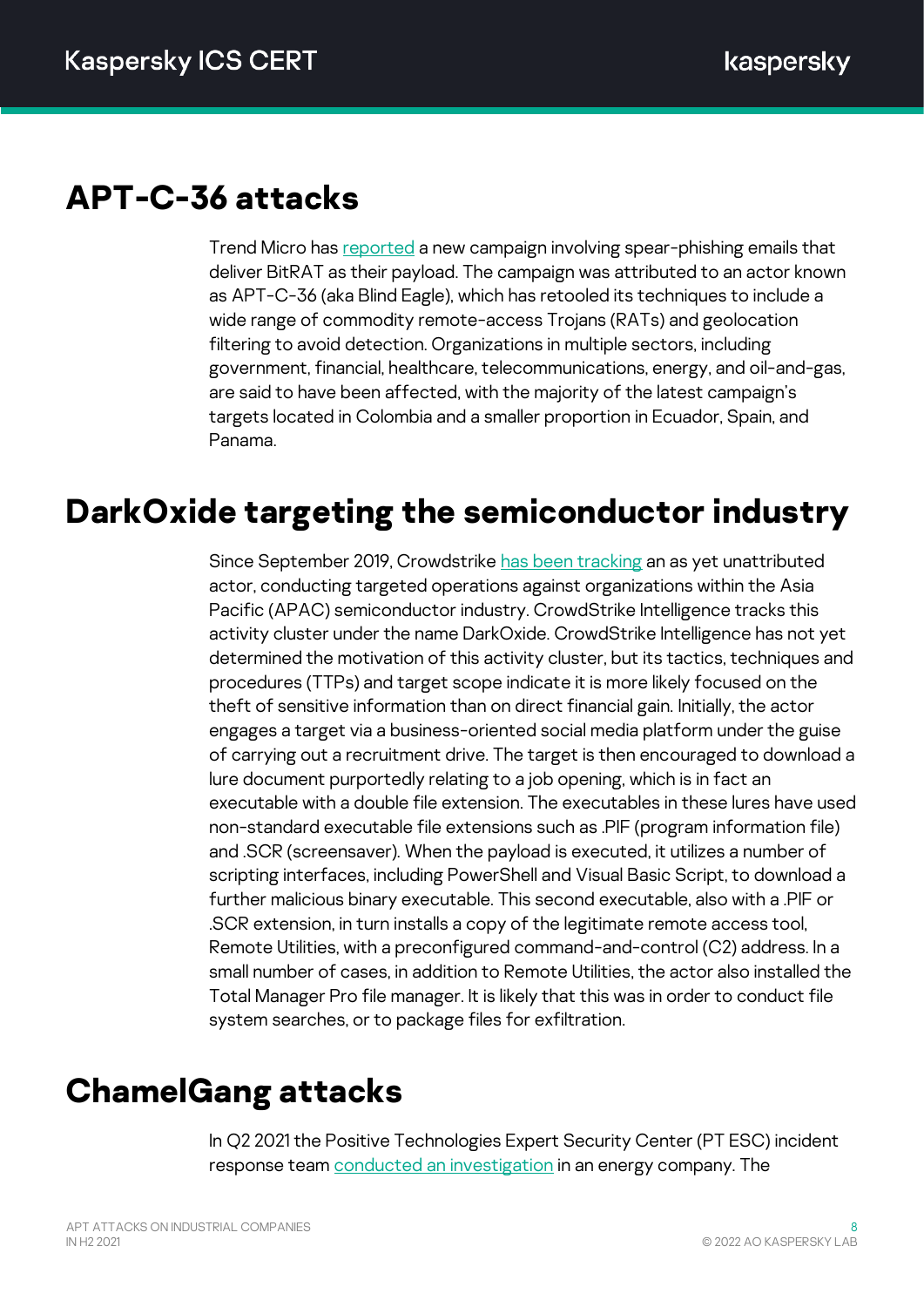investigation revealed that the company's network had been compromised by an unknown group for the purpose of data theft. The experts dubbed the group ChamelGang. After investigating the initial incident, on August 16, 2021, PT ESC specialists detected a server compromise in a Russian company from the aviation production sector, in which a chain of ProxyShell vulnerabilities were exploited to gain access to the server. During further threat intelligence of the group's activity, the researchers identified 13 more compromised organizations in ten countries of the world. The attackers used such well-known malicious programs as FRP, Cobalt Strike Beacon, and Tiny SHell. They also used new, previously unknown malware named ProxyT, BeaconLoader, and the DoorMe backdoor.

# <span id="page-9-0"></span>**PseudoManuscrypt: a mass-scale spyware attack campaign**

In June 2021, Kaspersky ICS CERT experts [identified malware](https://ics-cert.kaspersky.com/publications/reports/2021/12/16/pseudomanuscrypt-a-mass-scale-spyware-attack-campaign/) whose loader has some similarities to the Manuscrypt malware, which is part of the Lazarus APT group's arsenal. During the period from January 20 to November 10, 2021, the loader identified had been used to attack over 35,000 systems in 195 countries across the globe. At least 7.2% of all systems attacked by the PseudoManuscrypt malware are part of industrial control systems (ICS). Targets of PseudoManuscrypt attacks include a significant number of industrial and government organizations, including enterprises in the military-industrial complex and research laboratories. The main PseudoManuscrypt module has extensive and varied spying functionality. Stealing VPN connection data, logging keypresses, capturing screenshots and videos of the screen, recording sound with the microphone, stealing clipboard data and operating system event log data (which, together, can be used to steal RDP authentication data), etc. Many indirect clues point to the actor behind the attack probably being connected with China. Specifically, some malware samples have comments in Chinese, etc. Data is sent to the attackers' server over the KCP protocol using a library that has previously been seen used only in the malware of the Chinese APT41 group.

## <span id="page-9-1"></span>**Operation GhostShell**

Cybereason Nocturnus has [reported](https://www.cybereason.com/blog/operation-ghostshell-novel-rat-targets-global-aerospace-and-telecoms-firms) on Operation GhostShell, a highly-targeted cyber espionage campaign targeting the Aerospace and Telecommunications industries mainly in the Middle East, with additional victims in the U.S., Russia and Europe. Operation GhostShell aims to steal sensitive information about critical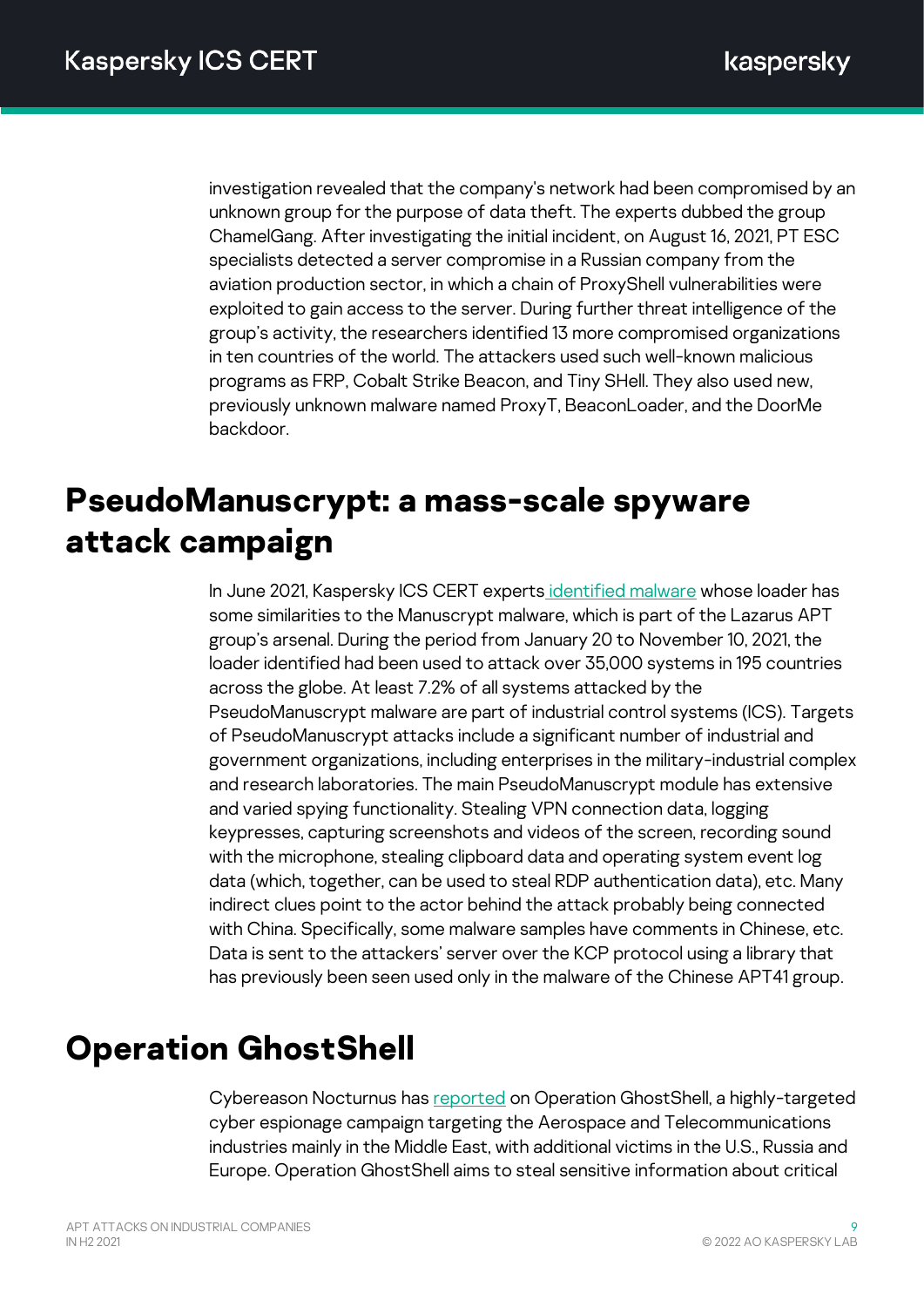assets, infrastructure and technology. A previously undocumented and stealthy RAT, dubbed "ShellClient", was employed as the primary espionage tool: this has been under ongoing development since at least 2018. Researchers attribute the campaign to a new Iranian threat actor that they are calling "MalKamak". Their investigation points to possible connections with the Chafer APT (APT39) and the Agrius APT (which Kaspersky tracks as "BlackShadow").

#### <span id="page-10-0"></span>**TA2722 attacks**

Proofpoint has [identified](https://www.proofpoint.com/us/blog/threat-insight/new-threat-actor-spoofs-philippine-government-covid-19-health-data-widespread) a new and highly active cybercriminal threat actor dubbed TA2722 / Balikbayan Foxes. Throughout 2021, a series of campaigns by the threat actor impersonated multiple Philippine government entities including the Department of Health, the Philippine Overseas Employment Administration (POEA), and the Bureau of Customs. TA2722 typically targets Shipping/Logistics, Manufacturing, Business Services, Pharmaceutical, and Energy entities, among others. Geographic targeting includes North America, Europe, and Southeast Asia. The email phishing campaign uses OneDrive URLs linking to RAR files with embedded UUE files, a PDF email attachment with an embedded OneDrive link or other malicious URL leading to compressed executables (.iso files) that download and run malware, or Compressed MS Excel documents containing macros which, if enabled, download malware. The campaign's goal is to distribute Remcos and Nanocore Remote Access Trojans to gain access to the target's computer and later to steal information from it.

## <span id="page-10-1"></span>**Attacks of Iranian state-sponsored APT actors**

A join[t advisory](https://www.cisa.gov/uscert/ncas/alerts/aa21-321a) from CISA, the FBI, the Australian Cyber Security Centre (ACSC) and the UK National Cyber Security Centre (NCSC) highlights an ongoing malicious cyberattack they link to an Iranian government-sponsored APT threat actor targeting organizations in the healthcare and transportation sectors. The group has been exploiting Fortinet vulnerabilities since at least March and a Microsoft Exchange ProxyShell vulnerability since at least October. Having gained initial access, the threat actor follows up with ransomware, data exfiltration and extortion.

According to a [report](https://symantec-enterprise-blogs.security.com/blogs/threat-intelligence/espionage-campaign-telecoms-asia-middle-east) published by Symantec, they discovered a series of attacks conducted over the second half of 2021 and targeting telecoms, a number of IT services organizations and a utility company. The attacks, which targeted organizations in Israel, Jordan, Kuwait, Saudi Arabia, the United Arab Emirates, Pakistan, Thailand, and Laos, are most likely associated with Iranian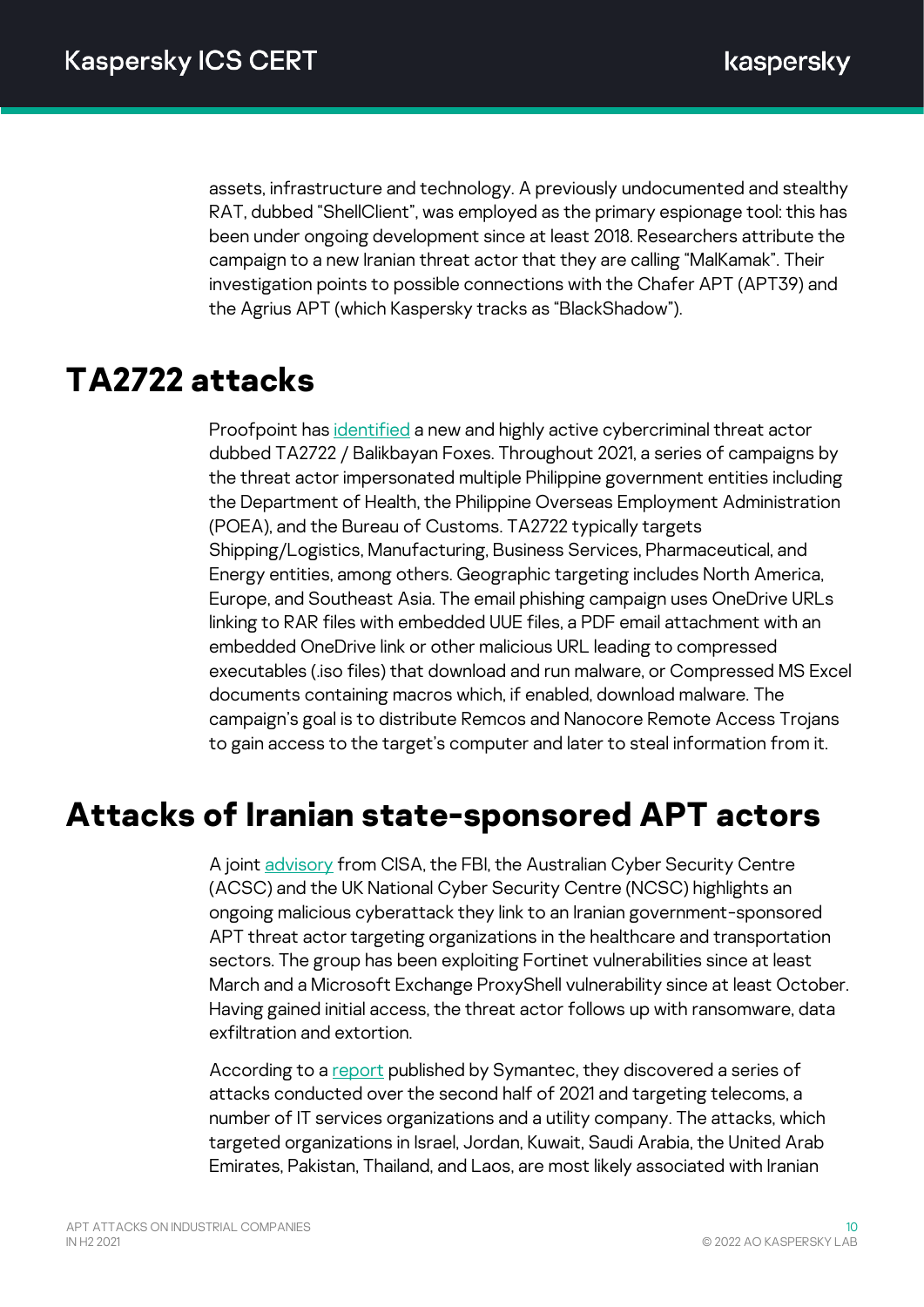state-sponsored hackers. While the identity of the attackers remains unconfirmed, there is some evidence to suggest a link to the Iranian Seedworm (aka MuddyWater) group. While in most attacks the initial attack vector is yet unclear, there is some evidence that a spear-phishing email was possibly used in one case. In one attack against a utility company in Laos that researchers called an "outlier", the threat group appeared to exploit a public-facing service to gain initial entry, as the first compromised machine was an IIS web server, according to the report. Attackers then used PowerShell to deliver malicious tools and scripts to the company's network and ultimately to connect to a webmail server of an organization in Thailand as well as IT-related servers of another Thai company.

# <span id="page-11-0"></span>**Tardigrade malware attacks on Biomanufacturing companies**

The Bioeconomy Information Sharing and Analysis Center (BIO-ISAC) has published an [advisory](https://www.isac.bio/post/tardigrade) describing malware that has been used to target biomanufacturing firms. Dubbed Tardigrade, the malware was first detected in the wake of a ransomware attack but its goals may also include espionage. It has the functionality of a Trojan and uses sophisticated detection evasion techniques. The researchers found that Tardigrade resembles a popular malware downloader known as SmokeLoader/Dofoil but it is more advanced and offers an expanded array of customization options. It is able to decide on lateral movement based on its internal logic.

# <span id="page-11-1"></span>**Tropic Trooper targets transportation and government**

Trend Micro has [determined](https://www.trendmicro.com/en_us/research/21/l/collecting-in-the-dark-tropic-trooper-targets-transportation-and-government-organizations.html) that the TropicTrooper/Earth Centaur APT actor targeted organizations in the transportation industry and transport-related government agencies in July 2020. It was observed that the group tried to access some internal documents (such as flight schedules and documents for financial plans) and personal information on the compromised hosts (such as search histories). The threat group used Internet Information Services (IIS) server and Exchange server vulnerabilities as entry points to further deploy webshells, .NET loader and first stage backdoors. Depending on the target, it uses backdoors with different protocols, and it can also use the reverse proxy to bypass the monitoring of network security systems. The group uses open-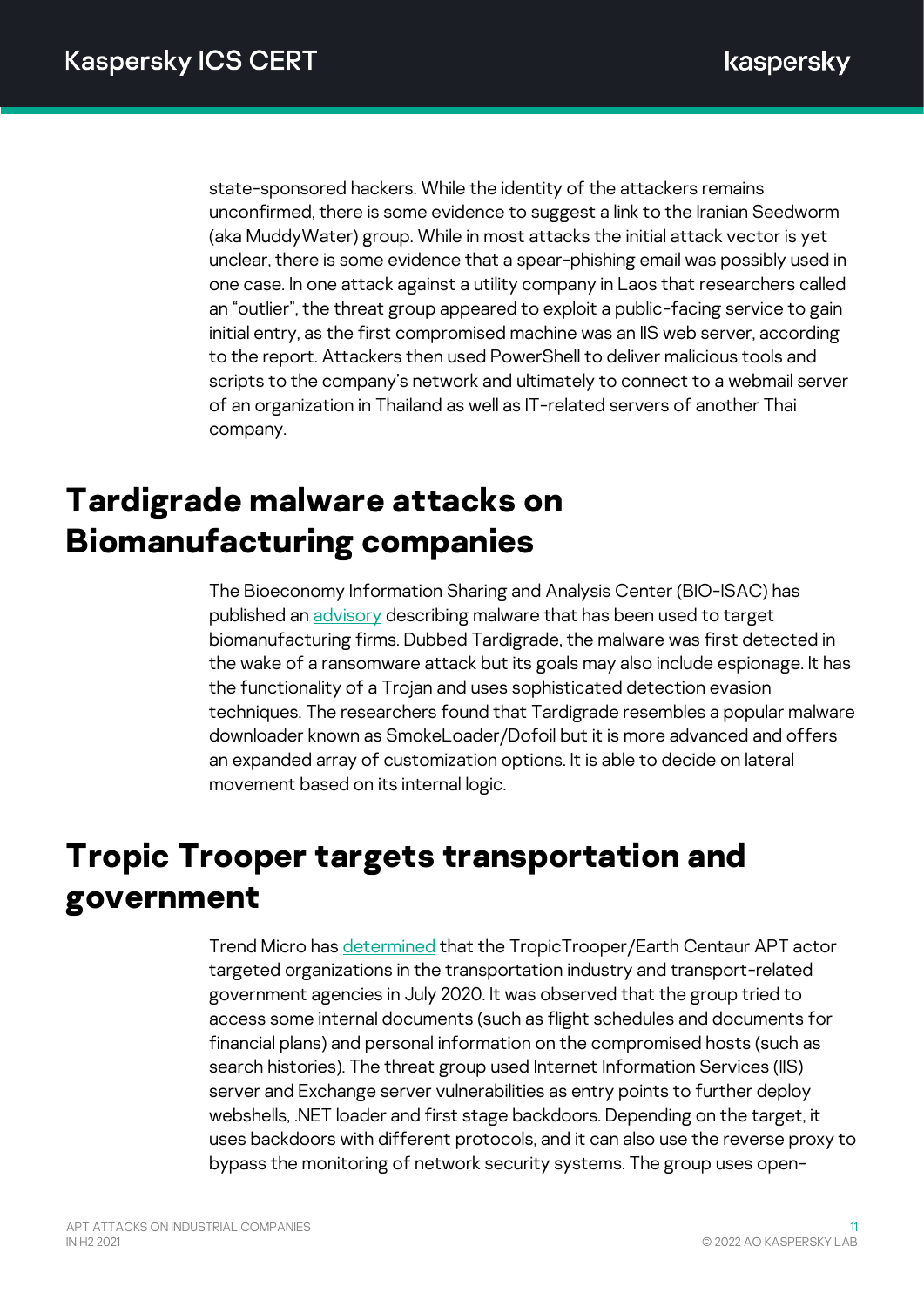source frameworks to make customized backdoors. This enables it to create new backdoor variants more efficiently. After successfully exploiting a vulnerable system, the threat actor will use multiple hacking tools to discover and compromise machines on the victim's intranet and tools for exfiltration. It exploits vulnerable websites and uses them as C2 servers.



©2021 TREND MICRO

Stages of Earth Centaur's intrusion process (Source: [Trend Micro\)](https://www.trendmicro.com/en_us/research/21/l/collecting-in-the-dark-tropic-trooper-targets-transportation-and-government-organizations.html)

#### <span id="page-12-0"></span>**Karakurt group attacks**

Accenture Security has [identified](https://www.accenture.com/us-en/blogs/cyber-defense/karakurt-threat-mitigation) a new threat group, which calls itself Karakurt Hacking Team. The threat group is financially motivated, opportunistic in nature and focuses solely on data exfiltration and subsequent extortion. Accenture Security is currently aware of over 40 victims spanning multiple industry verticals, including energy, industrial and manufacturing, and organization sizes. Of known victims, 95% are based in North America and the remaining 5% in Europe. It typically uses credential access as the initial vector into victims' networks and utilizes applications already installed to move laterally and exfiltrate data, if available. In addition, the threat group will typically contact the victim multiple times, using different communication methods, to apply additional pressure during extortion attempts.